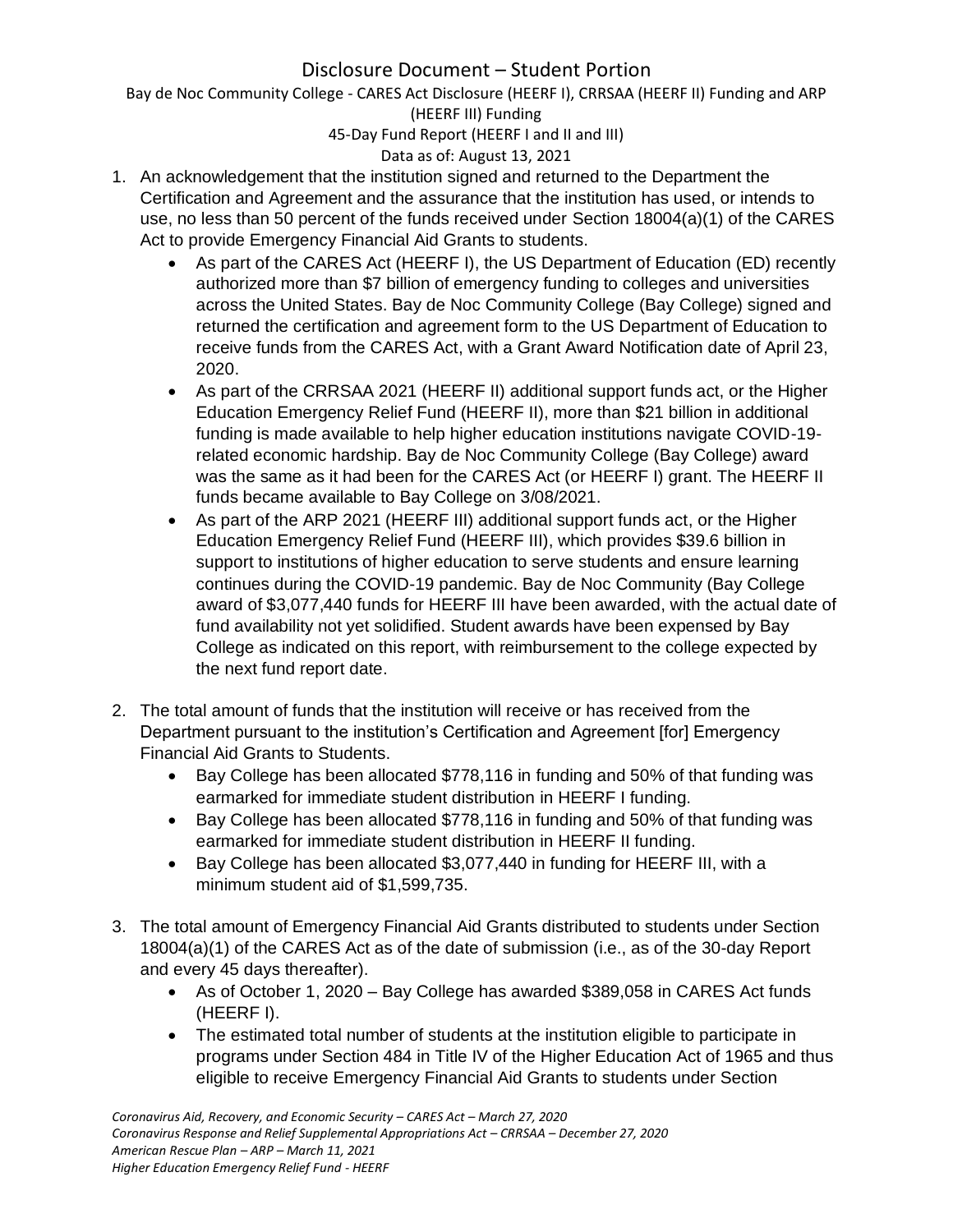Bay de Noc Community College - CARES Act Disclosure (HEERF I), CRRSAA (HEERF II) Funding and ARP (HEERF III) Funding

### 45-Day Fund Report (HEERF I and II and III)

### Data as of: August 13, 2021

18004(a)(1) of the CARES Act. During our assessment of student eligibility, we determined that 838 currently enrolled Bay College students met the criteria set by ED. The following metrics were used to determine student eligibility: currently enrolled students that meet Title IV aid eligibility.

- As of August 13, 2021 Bay College has awarded \$388,708 in CRRSAA Act funds (HEERF II).
- As of August 13, 2021 Bay College has awarded \$278,332 in ARP Act funds (HEERF III).
- 4. The total number of students who have received an Emergency Financial Aid Grant to students under Section 18004(a)(1) of the CARES Act.
	- As of the final reporting date, October 1, 2020, 488 students have been awarded funds through the CARES Act funding (HEERF I).
	- As of this reporting date, August 13, 2021, 716 students have been awarded funds through the CRRSAA Act funding (HEERF II).
	- As of this reporting date, August 13, 2021, 468 students have been awarded funds through the ARP Act funding (HEERF III).
- 5. Different methodology was used for the distribution of monies provided through the various grant cycles:
	- CARES Act (HEERF I):
		- i. The method(s) used by the institution to determine which students receive Emergency Financial Aid Grants and how much they would receive under Section 18004(a)(1) of the CARES (HEERF I) Act.
		- ii. Bay College set a limit of \$1,000 for CARES award per student.
		- iii. Students submit application indicating their expenses for technology, internet access, course materials, living expenses, childcare, housing, and other expense, along with being asked to explain how their family support may have been reduced and any financial impact to the student's Bay College enrollment.
		- iv. College financial aid office reviews applications continuously and verifies eligibility. Once determined eligible, awards are determined based on application submissions with total award determined based on expenses submitted up to the limit of \$1,000.
	- CRRSAA (HEERF II):
		- i. Students who are Federal Pell Grant eligible in the winter 2021 semester were prioritized by automatically awarding a HEERF II/CRRSAA grant. Students with a zero EFC were awarded \$550 and all other Federal Pell Grant eligible students were awarded \$500.
		- ii. After these initial awards were given, an application was opened to all other enrolled students with a FAFSA form on file.
		- iii. Students can only receive one award within the winter semester.
	- ARP (HEERF III):
		- i. For the Summer 2021 semester, HEERF III awards were based off a block grant.
			- 1. Students with a zero EFC received \$350
			- 2. Students with a Pell Eligible EFC (1-5711) received \$300
			- 3. Students with and EFC above Pell eligibility received \$250

*Coronavirus Aid, Recovery, and Economic Security – CARES Act – March 27, 2020 Coronavirus Response and Relief Supplemental Appropriations Act – CRRSAA – December 27, 2020 American Rescue Plan – ARP – March 11, 2021 Higher Education Emergency Relief Fund - HEERF*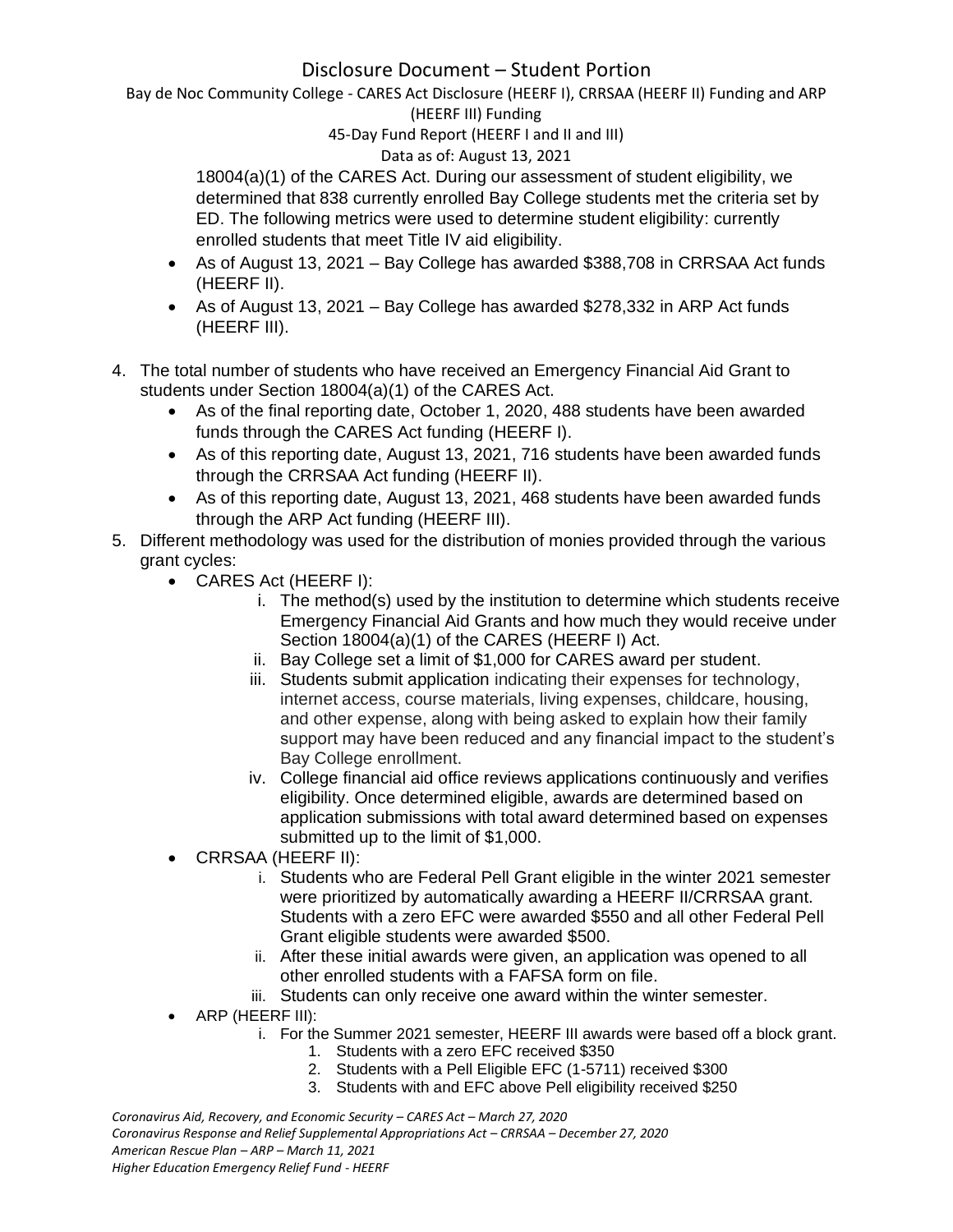Bay de Noc Community College - CARES Act Disclosure (HEERF I), CRRSAA (HEERF II) Funding and ARP

#### (HEERF III) Funding

#### 45-Day Fund Report (HEERF I and II and III)

### Data as of: August 13, 2021

- ii. For the fall 2021 semester, an application approach has been implemented to award students funds, with three award amounts determined by student application data.
- 6. Any instructions, directions, or guidance provided by the institution to students concerning the Emergency Financial Aid Grants.
	- Institution provided press release for all students and community that was published on the website and in the local media.

### *Bay College to Receive Funds from CARES Act*

*Bay College has been awarded, through the Congress approved CARES (Coronavirus Aid, Relief and Economic Security) Act, \$778,116 in relief funds to assist with costs linked to the significant impact due to the Coronavirus Pandemic.*

*One half of that amount (\$389,058) will provide emergency financial aid grants directly to Bay College students for authorized expenses related to the disruption of campus operations due to coronavirus. Students must meet qualification guidelines including have filed a Free Application for Federal Student Aid (FAFSA) and have eligibility for federal student aid.*

*Qualified current students who have been adversely impacted due to the COVID-19 pandemic can apply for emergency financial aid grants with the college. Such expenses could include food, housing, course materials, technology, health care, and child care. Students who qualify will be receiving a Bay College email communication about applying for these grant funds, and monies will be distributed on a first come, first serve basis. "Our mission is to help as many students as possible continue their studies with confidence and tools for success." quoted Travis Blume, VP of Student Services.*

*Students can complete the CARES Emergency Grant Form at [https://mybay.baycollege.edu/ICS/Current\\_Students/](https://mybay.baycollege.edu/ICS/Current_Students/) and can contact the Financial Aid office by phone at 906-217-4020 or Email [financialaid@baycollege.edu](mailto:financialaid@baycollege.edu) with any additional questions.*

*The remaining half of the relief funds are designated for institutional reimbursement of costs associated with significant changes to the delivery of instruction, which include transitioning from face-to-face classes to all online classes, due to the coronavirus. The funds will become available to Bay College on a reimbursement of costs basis and the expenses must be incurred before Bay College can receive the funds and disbursed within one year.*

*Bay College has been a leader in online education and is committed to moving forward serving students online summer semesters and presumably on campus and online in the Fall. Online Summer 1 classes begin May 18, Summer 2 starts June 29, and Fall 2020 classes start August 31. New students start by applying online at [www.baycollege.edu/apply.](http://www.baycollege.edu/apply)*

*Coronavirus Aid, Recovery, and Economic Security – CARES Act – March 27, 2020* • Additional, eligible students were provided email communications notifying them of their eligibility and with a link to the application for CARES ACT (HEERF I) funding.

*Coronavirus Response and Relief Supplemental Appropriations Act – CRRSAA – December 27, 2020 American Rescue Plan – ARP – March 11, 2021 Higher Education Emergency Relief Fund - HEERF*